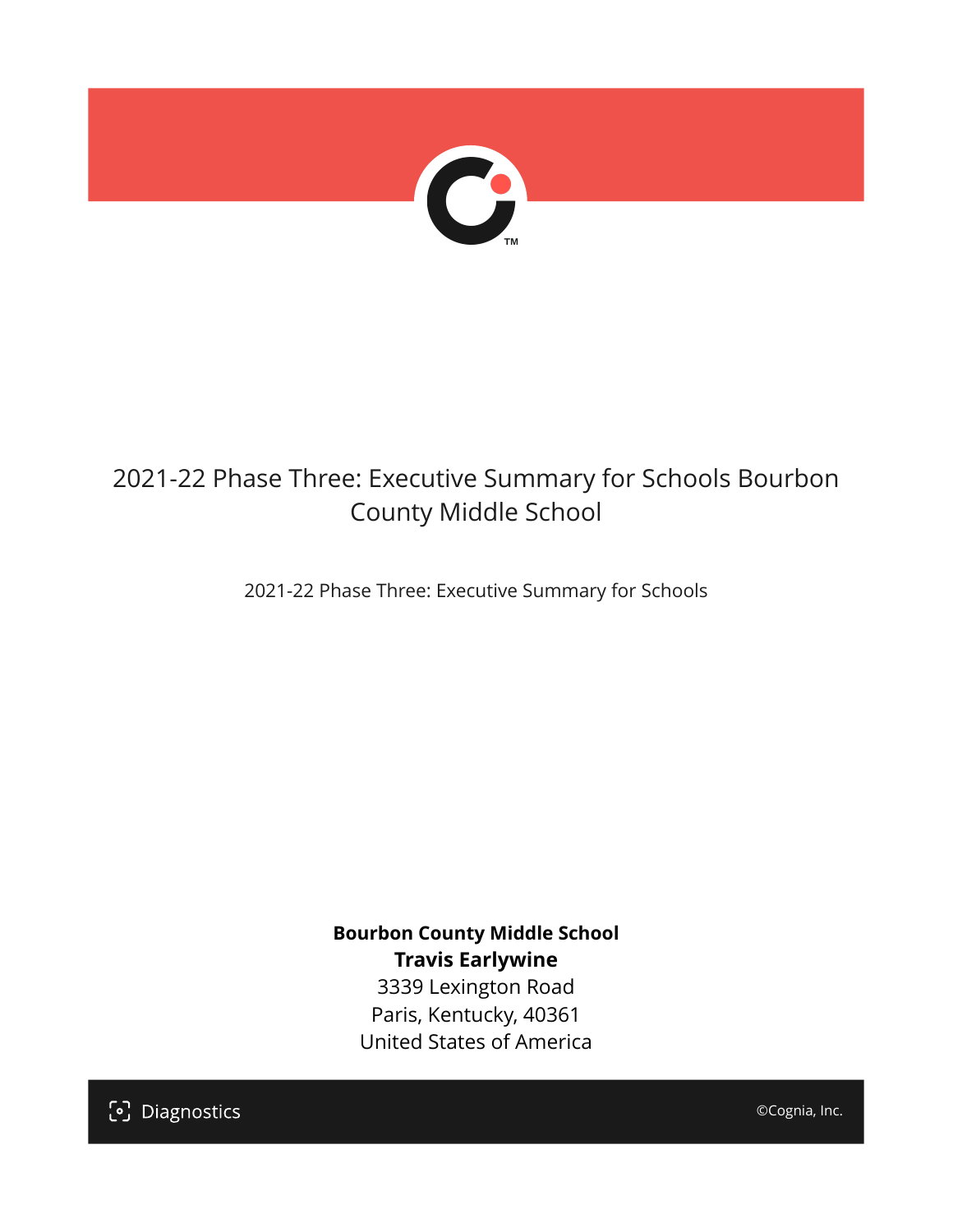2021-22 Phase Three: Executive Summary for Schools - 2021-22 Phase Three: Executive Summary for Schools Bourbon County Middle

School - Generated on 01/04/2022

Bourbon County Middle School

#### **Table of Contents**

[2021-22 Phase Three: Executive Summary for Schools](#page-2-0)

[3](#page-2-0)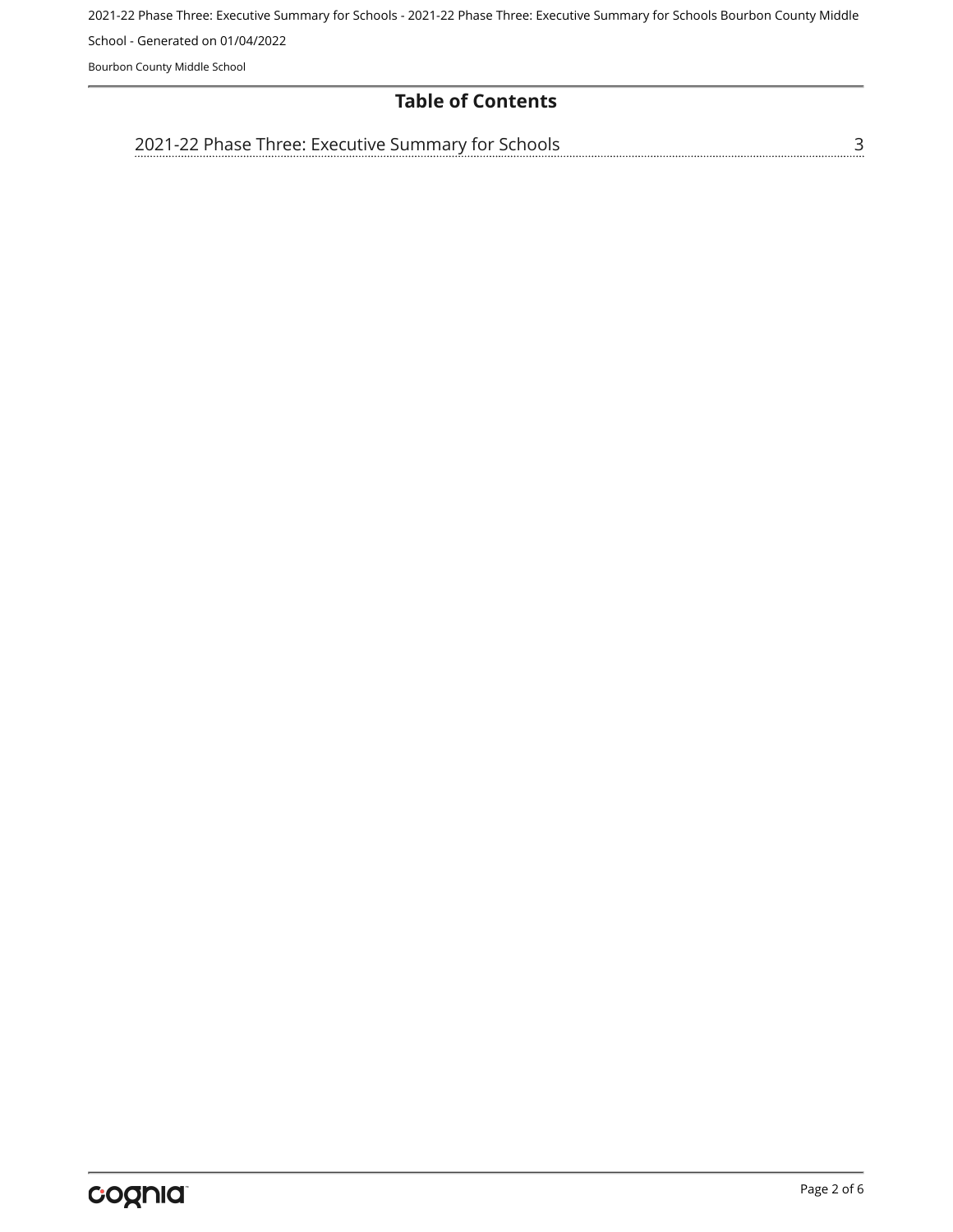2021-22 Phase Three: Executive Summary for Schools - 2021-22 Phase Three: Executive Summary for Schools Bourbon County Middle School - Generated on 01/04/2022 Bourbon County Middle School

### <span id="page-2-0"></span>**2021-22 Phase Three: Executive Summary for Schools**

Description of the School

Describe the school's size, community/communities, location, and changes it has experienced in the last three years. Include demographic information about the students, staff, and community at large. What unique features and challenges are associated with the community/communities the school serves?

Bourbon County Middle School is made up of grades 6-8. BCMS houses around 610 students. There are two teams at each grade level with 4 core content classes on each team, plus, special education teachers. 7 different related arts courses are offered to students throughout the year. BCMS sits in Paris, KY, and Bourbon County, which is well known for beautiful horse farms. Around 62% of students at BCMS qualify for free/reduced lunch. Student Demographics: 75.1% of students are white/non-Hispanic, 18.3% are Hispanic or Latino, 4.2% are two or more races, and 2.4% of students are classified as other. BCMS retains a large percentage of teachers each year, and this has helped to create stability in all areas. BCMS is well known for our positive culture. Everyone in this building cares about making sure every child at BCMS is treated with respect and that each child gets the best education possible. We take great pride in seeing students grow in their education. Our goal has been to take them from where they are and move them to a higher level. By concentrating on growth, we have been able to help our students move forward over the last few years. Although Covid has posed some challenges in student attendance, our faculty has risen to the occasion and provided a wealth of virtual options for students to continue to learn in a virtual environment. Along with 1.5 virtual teachers being added to our secondary schools, our teams of classroom teachers have grown in their use of Google Classrooms and other virtual learning platforms to supplement and enhance their instruction. Our teachers have also grown in learning virtual facilitation strategies to meet students' ever-changing needs. Our counseling/student support team has also grown to meet our students' social and emotional learning needs.

#### School's Purpose

Provide the school's purpose statement and ancillary content such as mission, vision, values, and/ or beliefs. Describe how the school embodies its purpose through its program offerings and expectations for students.

Vision: Bourbon County Middle School's vision is to prepare students academically, artistically, vocationally, and technologically to succeed in the 21st Century. Mission: Bourbon County Middle School is committed to all students reading on grade level, writing proficiently, developing methods for problem solving, and contributing to society as responsible and successful 21st Century citizens.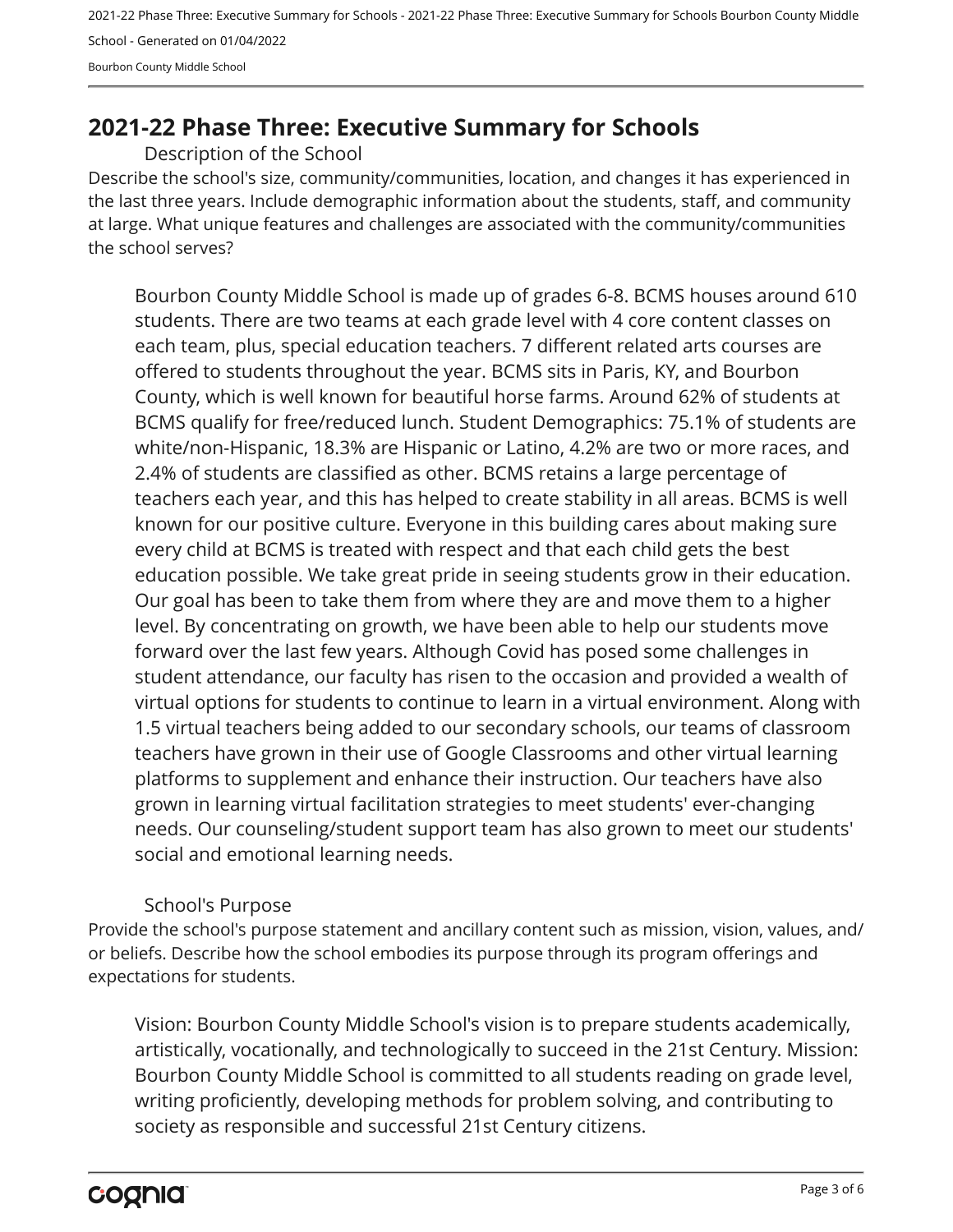2021-22 Phase Three: Executive Summary for Schools - 2021-22 Phase Three: Executive Summary for Schools Bourbon County Middle School - Generated on 01/04/2022 Bourbon County Middle School

Describe the school's notable achievements and areas of improvement in the last three years. Additionally, describe areas for improvement that the school is striving to achieve in the next three years. Notable Achievements and Areas of Improvement

In 2021, BCMS celebrated 60% of students scoring proficient/distinguished on the KPREP Writing Assessment. This score was beyond the 40.9% proficient/ distinguished of the state, so we were proud of our students and teachers in earning this accomplishment. BCMS has been a proficient school several times over the last few years. With the new star rating system, BCMS was a 3 star. BCMS was only a few points from a 4 star rating. Student growth has been a big part of the reason our performance has increased. BCMS students have received many accolades over the past several years in academics, athletics, band, drama, choir, writing, and so much more. One area that BCMS has struggled with some is the performance of students with special needs and students with English as a second language. Although, those areas are improving, we hope to see more growth there this year.

#### Additional Information

**CSI/TSI Schools (including ATSI) Only:** Describe the procedures used to create the school's improvement plan and briefly state the specific efforts to address the causes of low student performance and resource inequities.

#### N/A

#### Additional Information

Provide any additional information you would like to share with the public and community that were not prompted in the previous sections.

Bourbon County Middle School is proud of our staff and students and appreciate their dedication to teaching and learning throughout the Covid pandemic. In March, 2019, Bourbon County Schools changed the instructional delivery method to NTI (non-traditional instruction) as a result of the coronavirus pandemic. In January of 2021, students had the ability to return to in-person instruction, and the majority of BCMS students did return to school. Throughout the pandemic, our teachers have expanded their learning of resources to deliver online instruction. From Google Meets, to Google Classroom, to a wide variety of virtual texts and virtual learning platforms, our teachers have continued to flexibly provide instruction through virtual and in-person instruction to meet students' needs. ESSER funds have allowed us to strengthen our technology infrastructure, our access to devices, our ventilation systems, our intervention supports, and our counseling supports.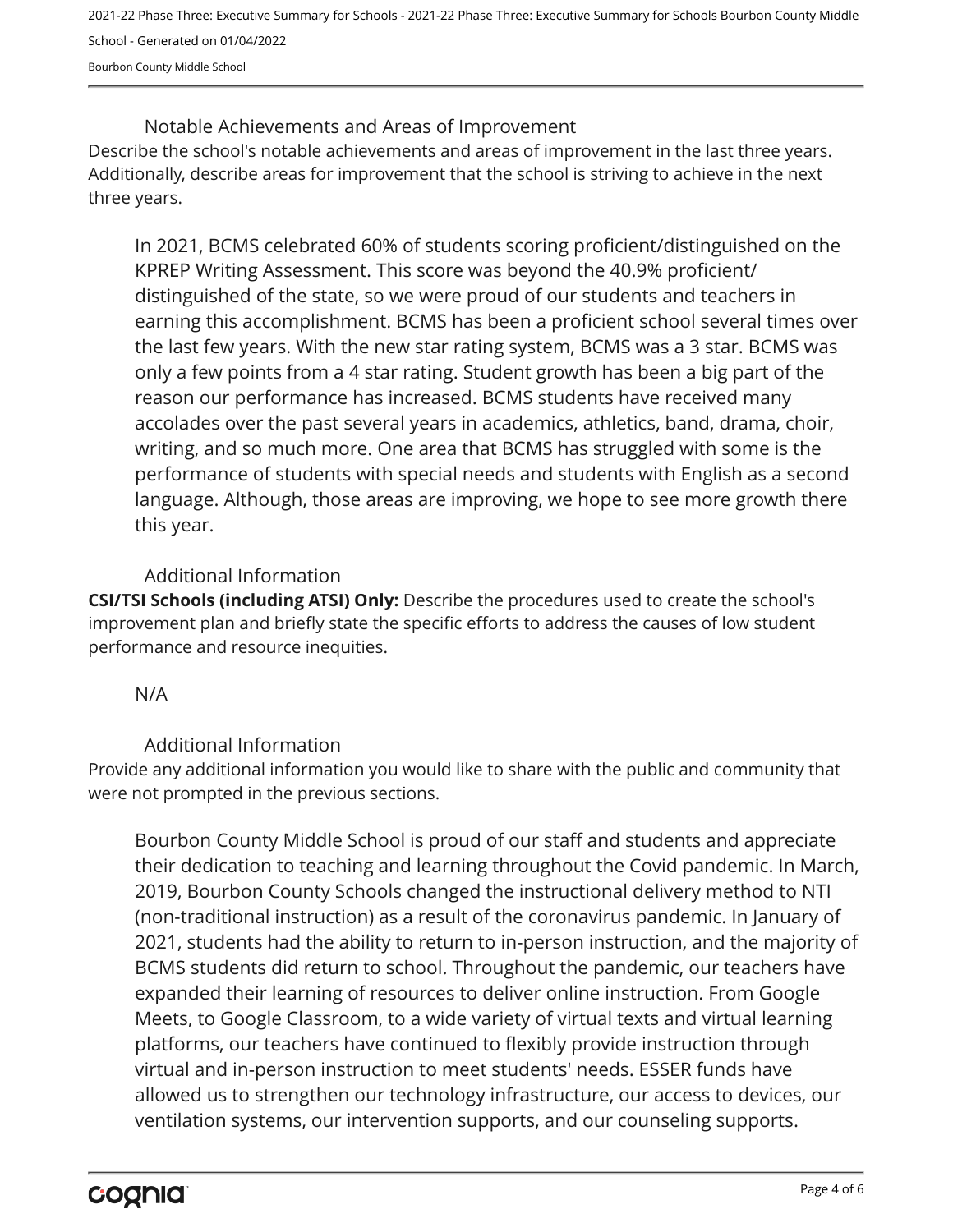2021-22 Phase Three: Executive Summary for Schools - 2021-22 Phase Three: Executive Summary for Schools Bourbon County Middle School - Generated on 01/04/2022

Bourbon County Middle School

Bourbon County Schools also offers a Virtual Learning Academy for students who are unable to return to in-person instruction due to health or instructional needs. BCMS's virtual students have individualized learning pacing guides set for them and their learning is supported by our virtual teachers.